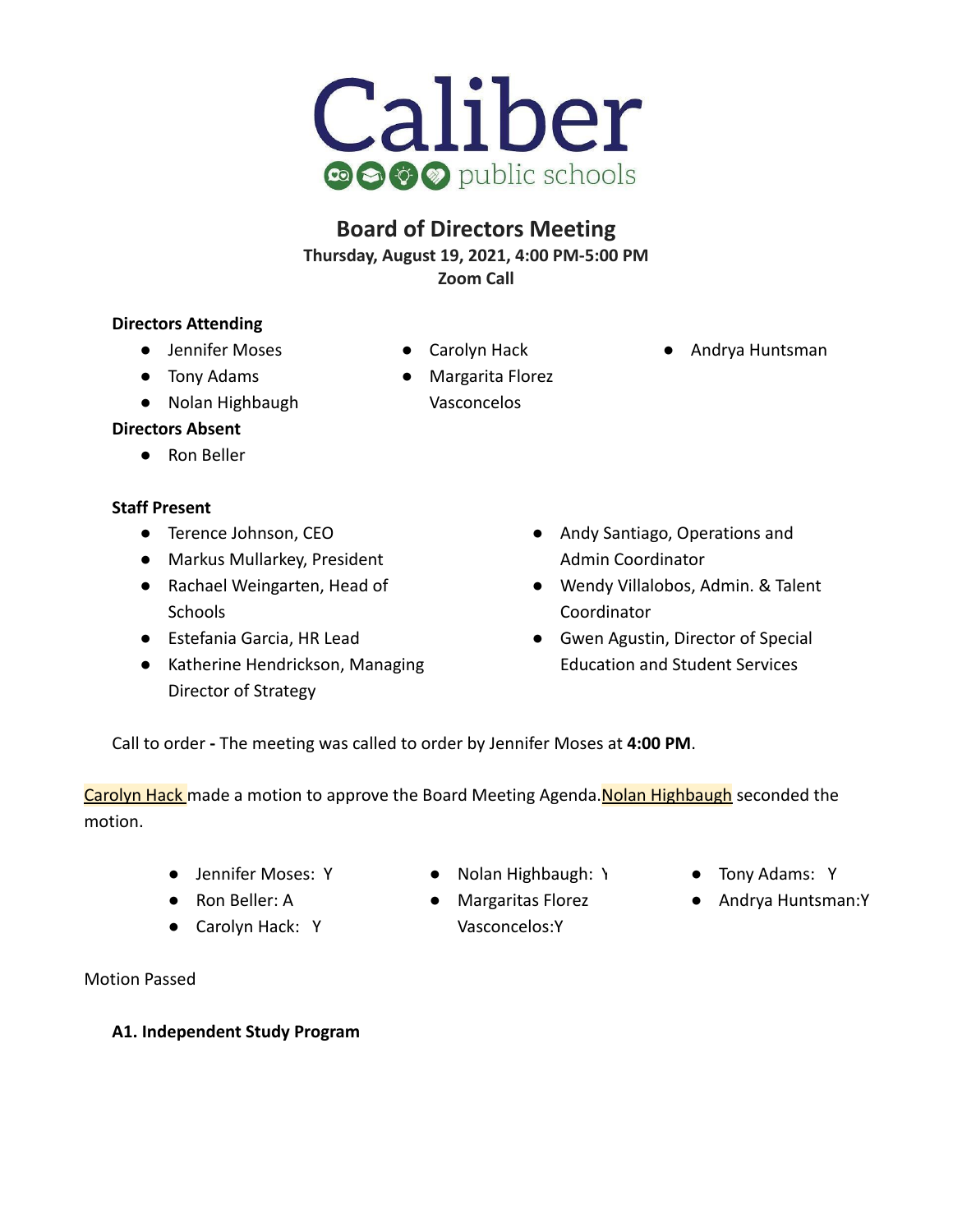# Caliber **a s & public schools**

Ms. Agustin presented the Independent Study Plans breakdown including the supervising teacher, number of students to be enrolled. A copy of the proposed Board Policy regarding Independent Study was circulated with the packet and agenda for the meeting.

Ms. Weigarten presented Edgenuity, who will be contracted through Caliber Public Schools to provide the Independent Studies curriculum to ensure everything is aligned with California State Standards. Ms. Agustin shared that the current number of students interested in participating in the Independent Study program to date is 44 students.

Ms. Weingarten presented the proposed cost breakdown for the estimated number of students. Ms. Agustin presented the plan on how the students from special populations including students with IEPs and 504s are being supported with the Independent Study Plan.

Ms. Weingarten shared the plan on transitioning students back to in-person learning ensuring that students transition back to in person instruction with 5 instructional days upon request.

Ms. Moses made a comment and thanked everyone for making everything possible to create a safer environment for students because data shows that it is better for students who are learning in person with their peers and teachers and we also know that we need to provide for parents and families who are not yet ready to go back to school and we hope families get comfortable with bringing their children back in-person because that it what is best for them.

Ms. Hack asked a question on whether the enrollment process for the independent study program was going to be by semester or year. Ms. Agustin shared that the space must be provided for parents that wish to opt in any time of the year and have 5 days upon request to transition students back to in-person.

### **OPEN COMMENTS:**

*Parent Gondica made a comment.*

Nolan Highbaugh made a motion to approve Caliber's Independent Study Program and Independent Study Program Policy. Margarita Florez Vasconcelos seconded the motion.

● Jennifer Moses: Y

● Nolan Highbaugh: \

● Ron Beller:A

- Tony Adams: Y
- Carolyn Hack: Y
- Margaritas Florez Vasconcelos:Y
- Andrya Huntsman:Y

Motion Passed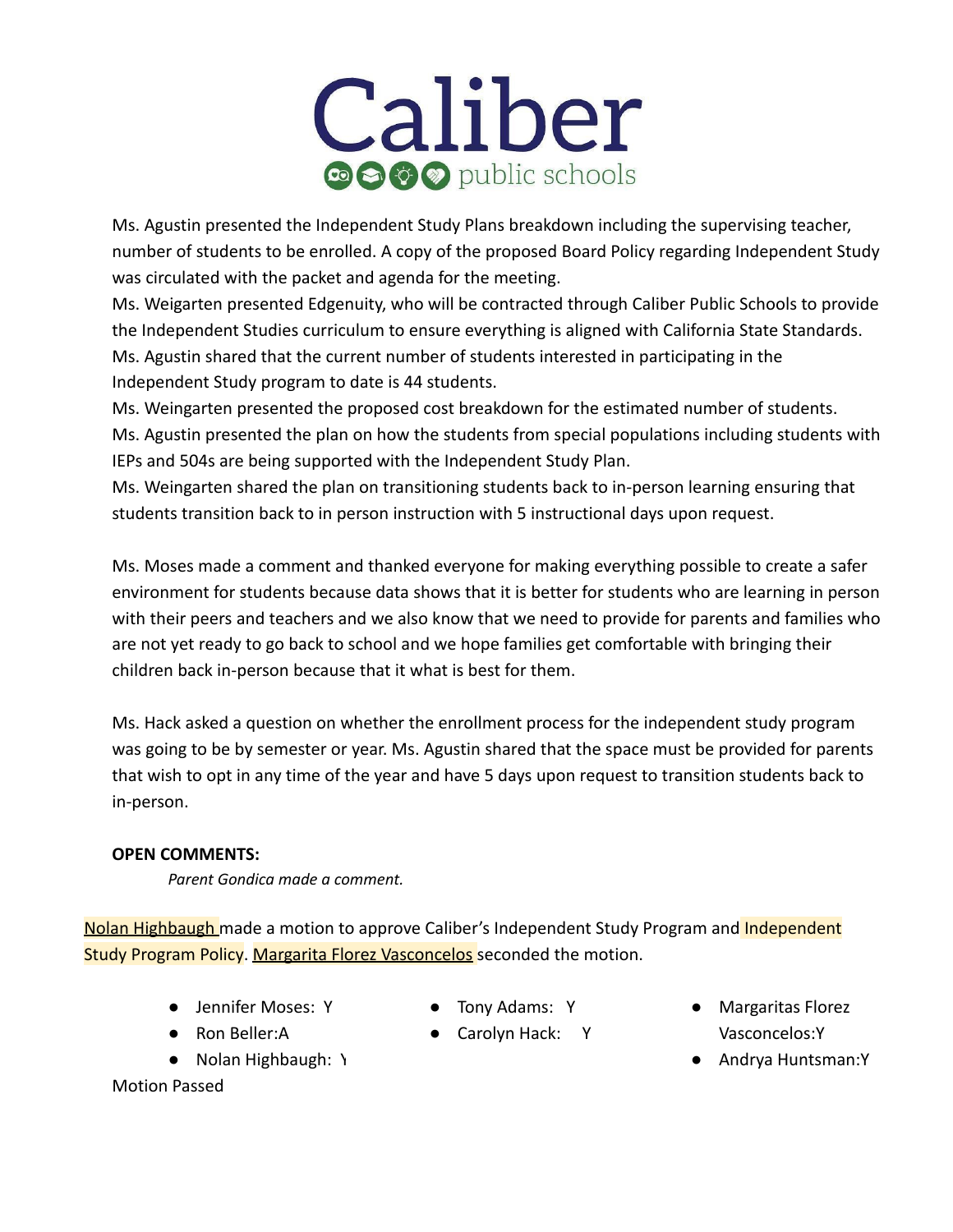

### **A2. High School Petition**

Mr. Johnson shared that the team has been working for the past two year to make a Caliber High School possible for ChangeMakers students, and the team is now ready to submit a petition. Ms. Hendrickson shared the plans to submit a petition to Vallejo City Unified School District for a Caliber High School (a copy of which was circulated in the packet for the meeting). Ms. Hendrickson shared the vision and plan for the new high school.

Mr. Mullarkey shared the financial impact of a new high school and shared that Caliber has a plan to financially support the opening of the High School if and when it is approved.

Ms. Hendrickson shared the plans of the petition review and approval process with VCUSD. She also shared an update on the progress of the signatures of support for the high school petition. Ms. Hendrickson presented the timeline expected from now until the expected opening of the High School doors.

Ms. Hack asked about where the high school facility is expected to be located and who the leadership will be. Mr. Mullarkey shared that the school is expected to open in a Prop. 39 facility and that Caliber will work with the district until enrollment picks up and the organization can arrange for a private facility over a multi-year period.

Mr. Johnson shared that Ms. Asha Canady, the current upper school School Leader at ChangeMakers Academy, has been named a founding school leader for the Caliber High School.

Ms. Hack asked what the yield is expected to be for the high school enrollment and if it will be open to students that are not attending ChangeMakers Academy. Ms. Hendrickson shared that the enrollment is expected to have students from outside of current Caliber schools joining the Caliber High School.

Ms. Moses made a comment that she is delighted that this is happening and there is a strong need for parents to support and share with the VCUSD board why this is important and Caliber has leadership with High School experience.

Ms. Canady commented on her excitement of the possibility of opening a Caliber High School soon because it is something that parents have wanted and been asking for.